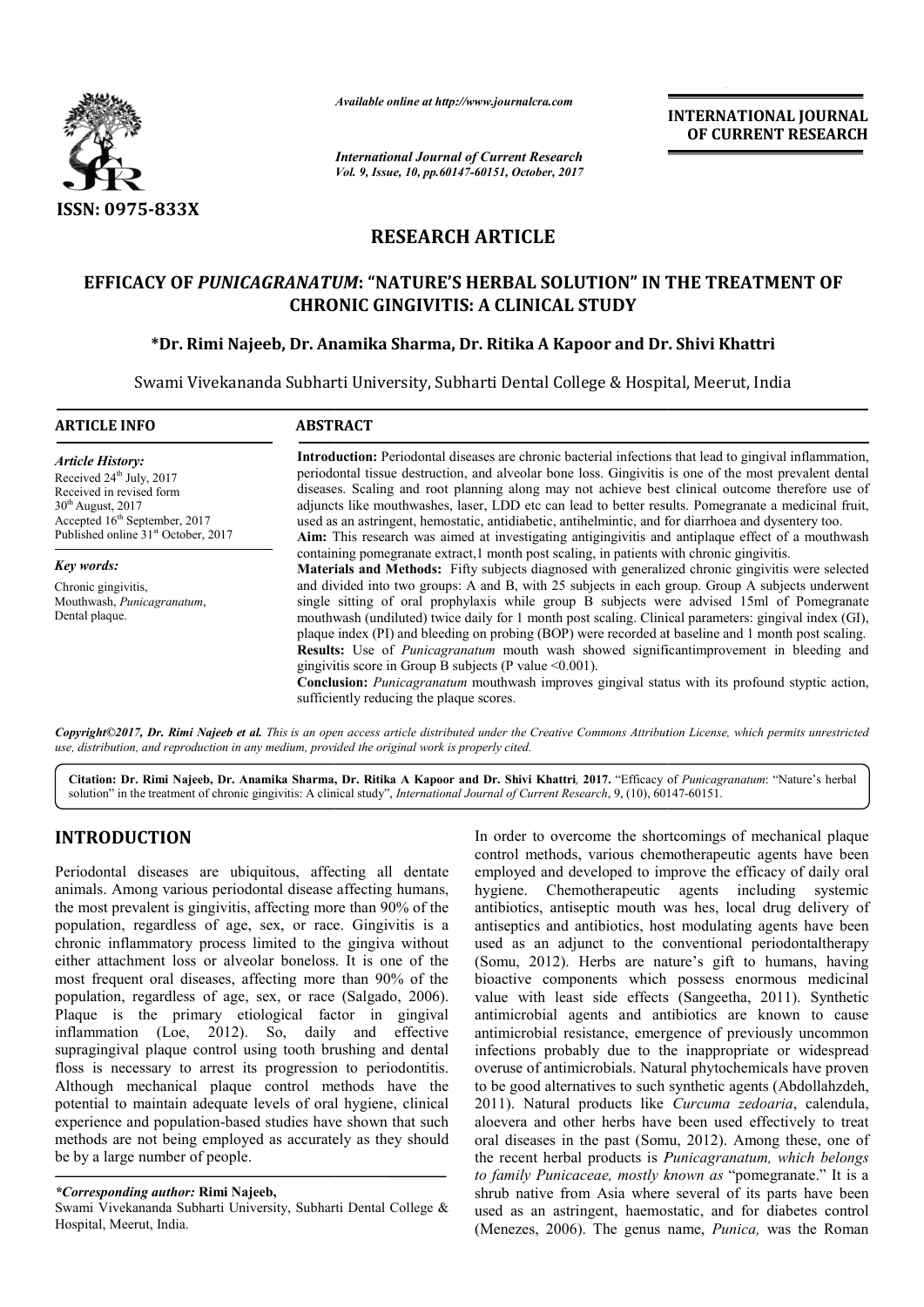name for Carthage, where the best pomegranates were known to grow. Pomegranate juice contains an thocyanins, glucose, ascorbic acid, ellagic acid, gallic acid, caffeic acid, catechin, epigallocatechin, quercetin, rut in, iron and amino acids possessing anti-atherosclerotic, antihypertensive, antiaging and potent antioxid ative properties. Seed oil is composed mainly of punicic acid and sterols having nephro protective properties. The pericarp (peel, rind) contains punicalagins, flavones, flavonones, and other flavanols poss possessing anti-inflammatory, antimutagenic and antifungal activity. Tannins includingpunical in and punicafolin, and flavones glycosides like luteol in and apigenin, form the major constituents of pomegranateleaves (Bhandari, 2012). The leaves are said to have excellent antioxidant properties (Viuda‑Martos, 2010). The most beneficial components of pomegranate are ellagitannins, punicic acid, flavonoids, anthocyanidins, anthocyanins and estrogenicflavones (Bhandari, 2012).



**Table/Fig. 1. Major functional and medicinal effects of pomegranate**

The aim of the present research was to investigate antigingivitis and antiplaque effect of a mouthwash containing pomegranate extract, one month post scaling, in patients with generalised chronic gingivitis.

### **MATERIALS AND METHODS**

This study was conducted in Subharti Dental college and hospitalfrom the Out Patient Department of Periodontology, on50 voluntary patients from both sexes, age ranging from 18 to 45 years, diagnosed with gingivitis. Patients with systemic disorders, subjects under antimicrobial therapy, smokers, and pregnant women were excluded from the study. Individuals were given the same type of toothbrush and toothpaste with standardized brushing technique instructions. After thorough scaling and polishing, the subjects were randomly distributed into the following 2 groups with 25 patients in each: were given the same type of toothbrush and toothpaste with standardized brushing technique instructions. After thorough scaling and polishing, the subjects were randomly distributed into the following 2 groups with 25 pat

In group A  $(n = 25)$ : Patients were treated by scaling. 1month.

Group B ( $n= 25$ ): Patients were treated by scaling  $\&$  instructed to use 15 ml of *Punicagranatum* mouthwash undiluted twice daily for 1 month.

Participants were informed about the objectives of the study and written consent taken.

Data was collected at baseline and 1 month post scaling utilizing the indices, i.e,

- Plaque index (PI-s) (Macgregor, 1987).
- Gingival index (GI-s) (Loe, 1963)
- Bleeding on probing (BOP) (Ainamo, 2002)

#### **Statistical Analysis**

Student *t* test was used for inter and intra-group comparison. Pvalue was adjusted at <0.001.

## **RESULTS**

A total of 50 participants (25 females and 25 males) participated in the study between the age 18-45 years.

Intra group comparison of clinical parameters at baseline & 1 month post scaling (Group A)

On analyzing the GI, PI, BOP, it was seen that the Intra group comparison of group-A subjects led to significant reduction in (GI), (PI), (BOP).(P<0.001) baseline  $\&$  I<br>froup A)<br>PI, BOP, it was seen that the Intra group<br>A subjects led to significant reduction in<br>0.001)<br>gival score for Intra group A was from 1...<br> $\frac{1}{1.0} \pm 0.07$  post 1 month respectively

Mean decrease in gingival score for Intra group A was from1.3  $\pm$  0.17 at baseline to 1.0  $\pm$  0.07 post 1 month respectively. Mean decrease in plaque score for scaling group A decreased Mean decrease in plaque score for scaling group A decreased from  $1.4 \pm 0.21$  at baseline to  $1.0 \pm 0.11$  post scaling 1 month respectively. BOP % was  $57.4\% \pm 13.10$  % at baseline which reduced to  $36.9\% \pm 8.18$  % post 1 month respectively.( P <0.001). Significantly less reduction was seen in Intra group  $\leq 0.001$ ). Significantly less reduction was seen in Intra group A. (Table/Fig-2,3,4).

| <b>Parameters</b>               | <b>BASELINE</b>         |          | <b>1 MONTH</b>        |              | <b>P-VALUE</b> |
|---------------------------------|-------------------------|----------|-----------------------|--------------|----------------|
|                                 | <b>MEAN</b><br>$n = 25$ | $SD($ a) | <b>MEAN</b><br>$n=25$ | $SD(\sigma)$ |                |
| <b>GINGIVAL</b><br><b>INDEX</b> | 1.3                     | 0.17     | 1.0                   | 0.07         | < 0.001        |
| <b>PLAQUE</b><br><b>INDEX</b>   | 1.4                     | 0.21     | 1.0                   | 0.11         | < 0.001        |
| <b>BOP(%)</b>                   | 57.4                    | 13.10    | 36.9                  | 8.18         | < 0.001        |

**Table/Fig. 2. Intragroup comparison of clinical parameters at Baseline & 1month post scaling (Group A)**



**Table/Fig. 3. Intragroup comparison of clinical parameters at baseline & 1 month post-scaling (Group A)** 

[Table/Fig-3] Graph shows significant differences in mean and [Table/Fig-3] Graph shows significant differences in mean and SD values of the clinical parameters- GI & PI, at baseline and 1 month.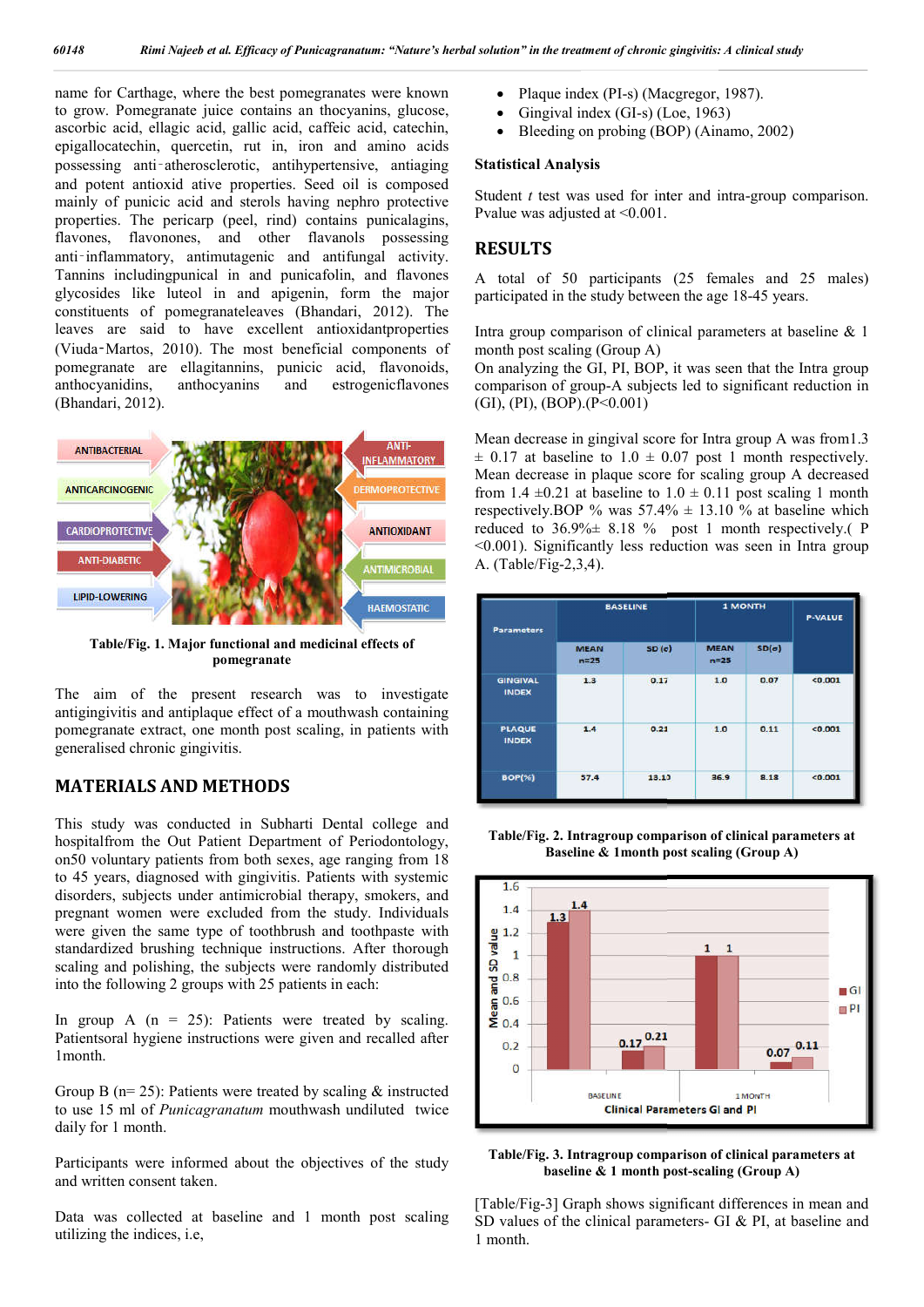

**Table/Fig. 4. Intragroup comparison of clinical parameter BOP%** at baseline &1 month post-scaling (Group A)

[Table/Fig-4]: Graph shows significant differences in mean and SD values of the clinical parameter, %OF BOP decrease from  $57.4\% \pm 13.10\%$  to  $36.9\% \pm 8.18\%$  post 1 month of scaling.

#### **Intragroup comparison of clinical parameters at baseline & 1 month post scaling in GroupB Punicagranatum**

Significant reduction, with respect to GI, PI, BOP scores were seen in Group B.1.3  $\pm$  0.17 at baseline to 0.8  $\pm$  0.23 after 1 month respectively. Mean decrease in plaque score was from1.3  $\pm 0.15$  at baseline to  $0.8 \pm 0.10$  after 1 month respectively. (P<0.001) [Table/Fig-5,6]. Significant reduction was seen in BOP % from 54.5% $\pm$ 18.40 % at baseline to 18.4%  $\pm$  5.50% post 1 month.(P<0.001) respectively. [Table/Fig-5,7].

| <b>INDEX</b>                    | <b>BASELINE</b>         |              | <b>1 MONTH</b>          |              | <b>P-VALUE</b> |
|---------------------------------|-------------------------|--------------|-------------------------|--------------|----------------|
|                                 | <b>MEAN</b><br>$n = 25$ | $SD(\sigma)$ | <b>MEAN</b><br>$n = 25$ | $SD(\sigma)$ |                |
| <b>GINGIVAL</b><br><b>INDEX</b> | 1.3                     | 0.17         | 0.8                     | 0.23         | < 0.001        |
| <b>PLAQUE</b><br><b>INDEX</b>   | 1.3                     | 0.15         | 0.8                     | 0.10         | <0.001         |
| <b>BOP(%)</b>                   | 54.5                    | 18.40        | 18.4                    | 5.50         | < 0.001        |

**Table/Fig. 5. Intragroup comparison of clinical parameters at baseline & 1 month (Group B)**



**Table/Fig. 6. Intragroup comparison of clinical parameters at baseline & 1 month post-scaling (Group scaling B)**



**Table/Fig. 7. Intragroup comparison of clinical parameter** ble/Fig. 7. Intragroup comparison of clinical parame<br>**BOP% at baseline &1 month post** scaling (group B)

Pomigranate being a styptic, leads to significant reduction in BOP as compared with scaling patients alone, proving to be more effective anti-gingivitis agent as compared to group A BOP as compared with scaling patients alone, proving to be more effective anti-gingivitis agent as compared to group A subjects.

#### Inter group comparison of clinical parameters at baseline **& 1 month post scaling**

#### **Gingival Index**

On analyzing the gingival index it was seen that both the On analyzing the gingival index it was seen that both the groups led to significant reduction in gingival scores( $P < 0.001$ ). Mean decrease in group A was from  $1.3 \pm 0.17$  at baseline to  $1.0 \pm 0.07$  after 1 month. Significant reductionwas seen in punica granatum group B, from i.e from  $1.3 \pm 0.17$  at baseline to  $0.8 \pm 0.23$  after 1 month respectively. (P<0.001). Hence, (group B) pomegranate mouthwash was a more effective (group B) pomegranate mouthwash was a more effective antigingivitis agent as compared with group A. Intergroup comparision  $(P<0.001)$ . [Table/Fig-8,9]. an decrease in group A was from  $1.3 \pm 0.17$  at baseline to  $\pm 0.07$  after 1 month. Significant reduction was seen in inca granatum group B, from i.e from  $1.3 \pm 0.17$  at baseline  $0.8 \pm 0.23$  after 1 month respectively.

#### **Plaque Index**

Comparison of Plaque index between Group A & & Group B revealed that significantly morereduction in plaque score was seen in punica granatum group as as compared with scaling group A  $[P<0.001$ ; Table /Fig 8,10]. Mean  $\pm$  SD for Group A has decreased from  $1.4 \pm 0.21$  at baseline to  $1.0 \pm 0.11$  after 1 month, and respectively(P<0.001). Significantly greater reductionwas seen in punica granatum group, i.e., from  $1.3 \pm$ 0.15 at baseline to  $0.8 \pm 0.10$  after 1 month respectively,  $(P<0.001)$ .

#### **Table/Fig. 8. Intergroup comparison of clinical parameters between Group A & B at baseline & 1 month (post scaling)**

| Variables                                                              | <b>GROUP A</b><br>$n=25$ |                                                    | <b>GROUP B</b><br>$n=25$                     |                    |         |
|------------------------------------------------------------------------|--------------------------|----------------------------------------------------|----------------------------------------------|--------------------|---------|
|                                                                        | <b>Baseline</b>          | 1 month<br>mean ± SD mean ± SD mean ± SD mean ± SD | <b>Baseline</b>                              | 1 month            | P value |
| GINGIVAL INDEX 1.3 ± 0.17 $1.0 \pm 0.07$ 1.3 $\pm$ 0.17 $0.8 \pm 0.23$ |                          |                                                    |                                              |                    | < 0.001 |
| <b>PLAQUE INDEX</b>                                                    | $1.4 \pm$<br>0.21        |                                                    | $1.0 \pm 0.11$ 1.3 $\pm$ 0.15 0.8 $\pm$ 0.10 |                    | < 0.001 |
| <b>BLEEDING ON</b><br>PROBING(%)                                       | $57.4 \pm$<br>13.10      | $36.9 \pm 8.18$                                    | $54.5 \pm$<br>18.40                          | $18.4 \pm$<br>5.50 | < 0.001 |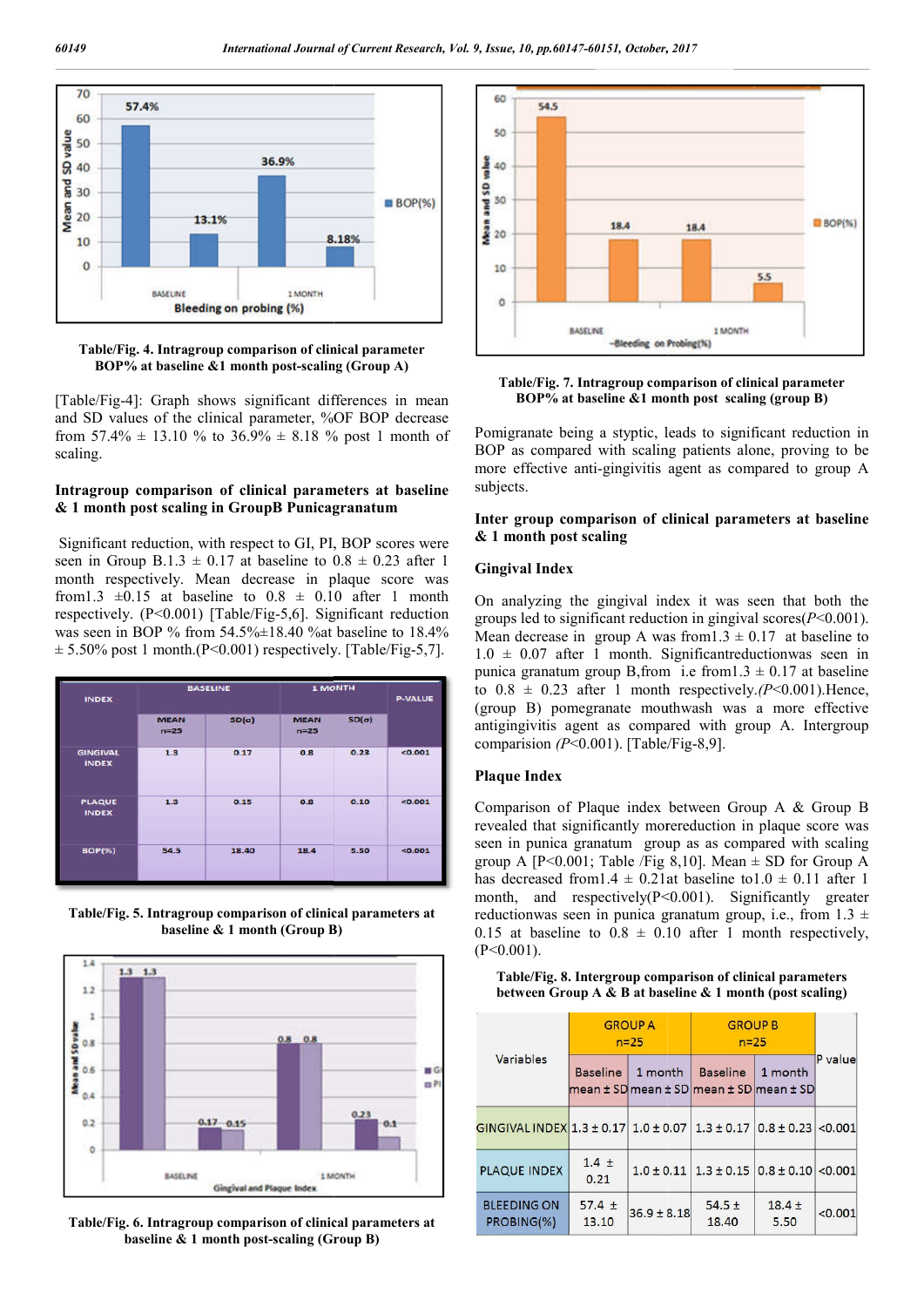

**Table/Fig. 9. Intergroup comparison of clinical parameter GI, at baseline &1 month(post scaling)**



**Table/Fig. 10. Intergroup comparison of clinical parameter PI, at baseline & 1 month (post scaling) seline** 

#### **BOP**

Analysis of BOP revealed mean decrease in scaling group A from 57.4%  $\pm$  13.10 % at baseline to 36.9%  $\pm$  8.18 % after 1 month, respectively (*P*<0.001). Greater reduction in bleeding scores was seen in punicagranatumgroup B, i.e., from 54.5% -18.40% at baseline to 18.4%- 5.50% after 1 month, respectively (P<0.001). Pomegranate, being a profound styptic, leads to significant reduction in bleeding on probing as compared with scaling patient [Table/Fig. 8,11].



**Table/Fig.11. Intergroup comparison of clinical parameter BOP%, at Baseline &1month (post scaling)**

## **DISCUSSION**

Though around 6000 plants in India are used as herbalmedicines, little research has been conducted on efficacy, safety, and properties of herbal products. Over the decades, very few studies have been conducted to show the

**11**<br>
(alimeterizagram throughout and the state of Punicagram throughout and the state of mexical efficiency of mexica and mappinging beautiful time the material mapping the state of measurement of the pulsar and the sta was to determine the efficacy of Himalaya herbal was to determine the efficacy of Himalaya herbal<br>Punicagranatum mouthwash as adjunct to single sitting scaling ongingival health. Himalaya herbal mouthwash consist of meswak (Salvadorapersica), neem (Azadirachataindica). Neem shows antiulcer, anti inflammatory, anti-fungal, antibacterial, anti carcinogenic, antiarrhythmic, antiviral, antioxidant, antidiabetic activity. In a clinical study, 50 patients with confirmed gingivitis were selected, 40 showed severe bleeding and pustular discharges from the gums. After just three weeks of brushing twice a day with paste neem leaf extracts, eight out of ten patients showed significant improvement. The patients also showed are duction in bacterial populations and elimination of halitosis with no side effects (Biswas, 2002). Benzyl isothiocyanate, a major component of Benzyl isothiocyanate, a major component of<br>Salvadorapersica, exhibited bactericidal effect against oral pathogens involved inperiodontal disease (Biswas, 2011). It is known to haveanti-bacterial, anti bacterial, anti-fungal, anti-plaque and anticaries activity (Parveen Dahiya Dahiya, 2012). Al-Lafi and Ababneh reported that the use of miswak inhibits the formation of dental plaquechemically and also exerts antimicrobial effect against plaquechemically and also exerts antimicrobial effect against<br>manymicroorganisms (Gazi, 1990) The most beneficial components of pomegranate are ellagitannins, punicic acid, flavonoids, anthocyanidins, an thocyanins and estrogenic flavones possessing anti-inflammatory, antimutagenic and flavones possessing anti-inflammatory, antimutagenic and antifungal activity. Pomegranate's active components, including polyphenolic flavonoids are believed to preventgingivit is through a number of mechanisms including preventgingivit is through a number of mechanisms including<br>reduction of oxidative stress in the oral cavity (Reddy, 2010), directantioxidant activity; anti-inflammatory effects (Piramal, 2007), antibacterial activity and directremoval of plaque from the teeth (De Oliveira, 2007). It was demonstrated that pomegranate mouthwash exerted a significant reduction in clinical parameters. Although plaque index values in both the groups were reduced, but pomegranate reduced plaque scores to greater extent as comparedwith group Mene clinical parameters. Although plaque index values in both the groups were reduced, but pomegranate reduced plaque scores to greater extent as comparedwith group Menezes et al (Menezes, 2006), showed that after 1 minute mouth rinsing, (Menezes, 2006), showed that after 1 minute mouth rinsing, more reduction inplaque was observed with *Punicagranatum* (84%) as compared*,*withchlorhexidine (79%). (79%). Few studies (Menezes, 2006 and Haffajee, 2008), revealed that *Punicagranatum* was more efficient in reducing gingival score Punicagranatum was more efficient in reducing gingival scor andbleeding on probing as well due to its strong styptic action. A study by Salgado et al. (Salgado, 2006), is in disagreement with the present study where 10% *Punicagranatumgel* does gel was foundinefficient preventingsupragingival dental plaque was foundinefficient preventingsupragingival dental plaque formation and gingivitis (Salgado, 2006), where gelwas placed into tooth shield in a non-diluted form; it maybe speculated into tooth shield in a non-diluted form; it maybe speculated that gel solubilization with saliva would benecessary for its antimicrobial action to take place. In our study, direct interaction of saliva to *Punicagranatum* led to acceptable results. *Punicagranatum* is a recent herbal product used in field of dentistry therefore more clinical and microbiological studies on a long-term basis are required to know the precise effectiveness of this product. In the absence of this product.<br> **Conclusion**<br>
In the absence of vigilant oral care, plaque and calculus will clinical efficacy of Punicagranatum. The purpose of this study Punicagranatum antiulcer. anti-viral, antiity. In a clinical study, 50 patients with<br>tis were selected, 40 showed severe bleeding<br>narges from the gums. After just three weeks<br>a day with paste neem leaf extracts, eight out<br>owed significant improvement. The patients *herbal solution*" internament of chronic gingivities. A elimical solution is a lot decision of the efficial solution is the efficial of the energy of the energy of the congles of the energy of the conclusion is the energy

#### **Conclusion**

build up, resulting in gingivitis and possibly progressing to periodontitis. So, various herbal products have been tried and have shown promising results with minimal side effects. Also, their additional effect on inflammatory pathways and antioxidant potential make them eligible to be used as effective antigingivitis agents. Our study concluded that herbal